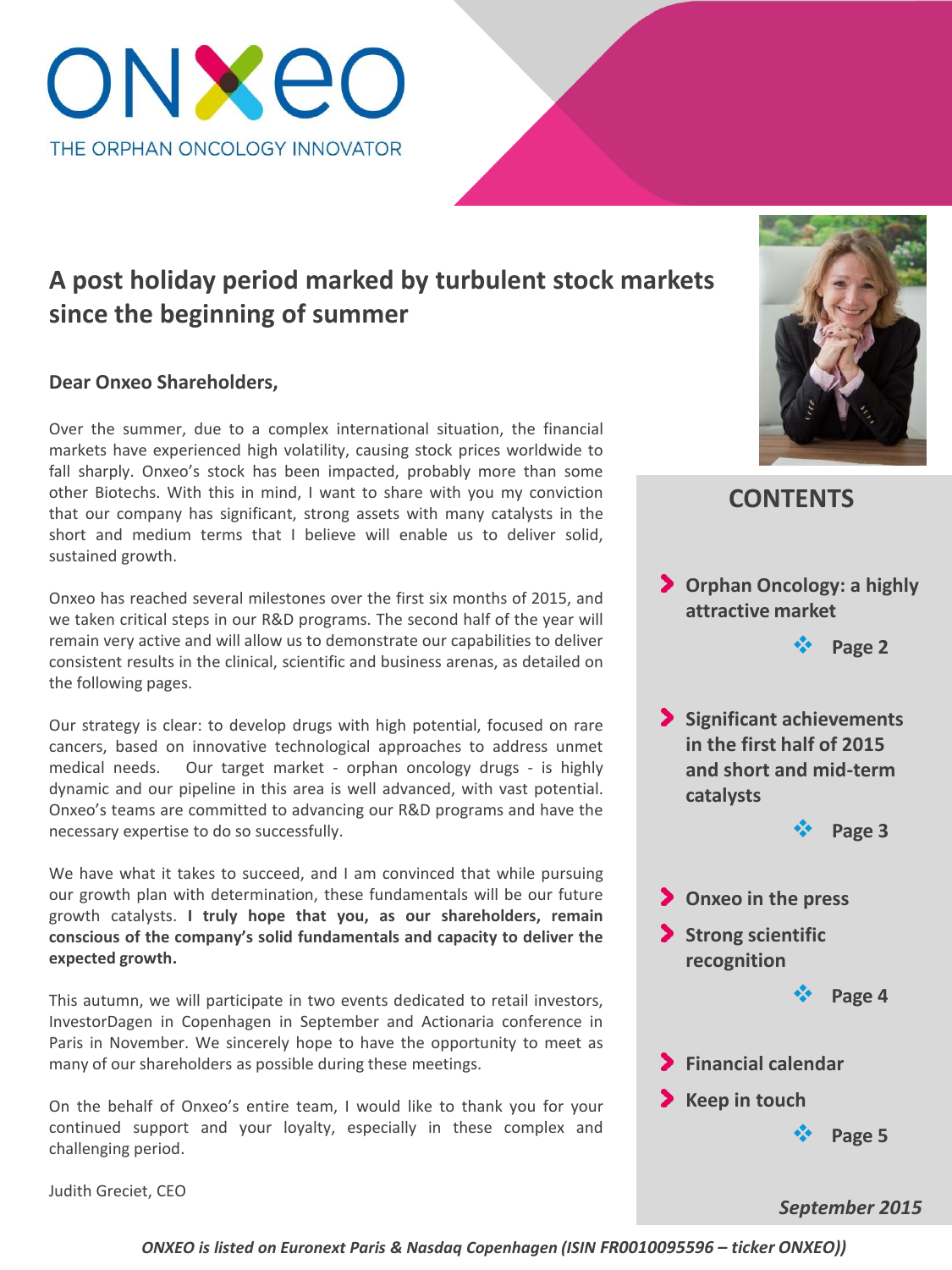# **Orphan Oncology: a highly attractive market**

### **A strong medical need**

Orphan status is granted to drugs developed for the treatment of very severe diseases, affecting a small proportion of the population, up to 250,000 cases in the U.S. and 200,000 in Europe, which have a strong need for efficient therapeutic options. Today, 7,000 diseases are considered rare or orphan, and less than 5% currently have available treatments *(Source: EvaluatePharma®)*.

### **A fast-growing market**

**The orphan drug market represents a high potential** in terms of value creation. It comprises products considered to be the most dynamic in the pharmaceutical sector. **Its expected global sales should reach 176 billion dollars in 2020, with an expected 10%+ growth per year.**

In this market, oncology drugs represent the majority of treatments. It is estimated that among the top 20 selling orphan drugs worldwide in 2020, 15 of them will be for oncology indications.

*(Source: EvaluatePharma®).*

### **Incentive measures**

The growth of orphan drugs results in part from attractive measures put in place by health authorities to foster the development of new drugs in this area and facilitate market access. These incentives include: optimizing clinical development both in terms of time and cost, enabling faster market access, more favorable price and reimbursement environment for differentiated products, and reinforced protection with a commercial exclusivity following the market authorization of 7 years in the US and 10 years in Europe.

These advantages suit Onxeo's business model particularly well, based on our focus on products with cost- and time-optimized development plans while targeting premium, high-value markets.

This confirms the strength of our business model. **All of our programs in this sector have significant sales potential.** Thanks to their « orphan status », already granted by the health authorities, they will benefit from **optimized clinical development and accelerated review and approval from agencies.**



### **Orphan drugs market is a fast-growing market estimated to reach \$176Bn by 2020**

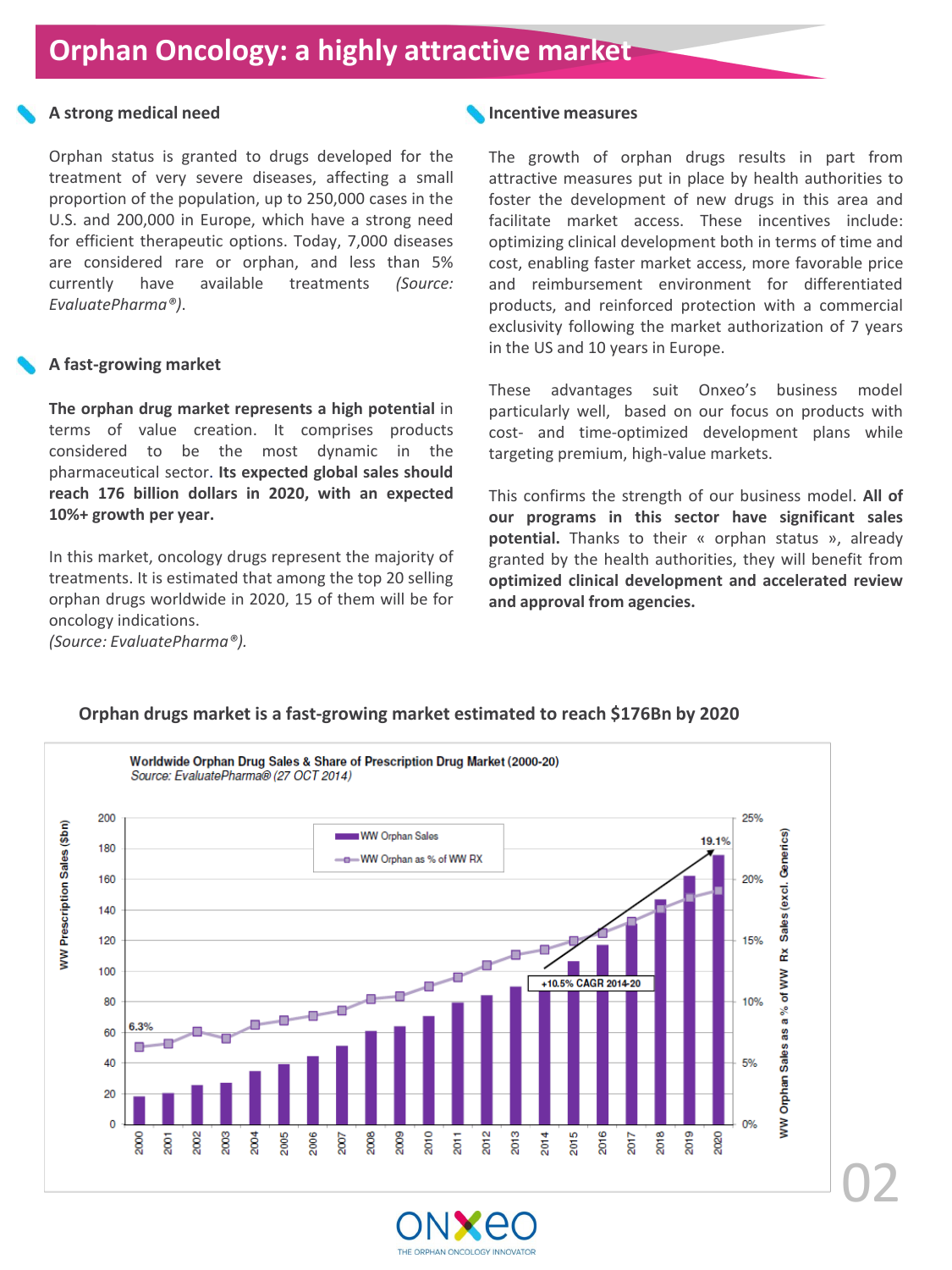# **Significant achievements in the first half of 2015 & short and mid term catalysts**

### *Livatag®: Progression of "ReLive" Phase III trial*

- **HepatoCellular Carcinoma: (HCC)** a very severe cancer, the 6<sup>th</sup> most prevalent cancer in the world and the 2<sup>nd</sup> leading cause of cancer-related death; only one drug is currently approved (sorafenib in advanced HCC) and HCC represents a significant unmet medical need.
- **Livatag®, a novel therapeutic approach for HCC,** based on the innovative «Transdrug™» technology designed to formulate a chemotherapy (doxorubicin) with nanoparticles.
- By specifically accumulating in the liver cells and overcoming resistance to doxorubicin, Livatag® represents a potential significant breakthrough in the treatment of HCC.
- **ReLive:** an international clinical trial based on Phase II results that showed a doubling of the median survival duration in treated patients.
	- ‐ 50% of patients randomized (total of 400 planned patients) and more than 100 patients already treated with Livatag®.
	- In April, the 6<sup>th</sup> Data Safety Monitoring Board (DSMB) has delivered a positive assessment and confirmed Livatag®'s safety profile.
	- ‐ Trial implemented in 11 countries (Europe + U.S.) including four new ones opened in regions with a high prevalence of HCC, enabling us to increase the recruitment rate.
	- ‐ Expected preliminary outcomes of the Phase III by 1H 2017.
- **October 2015: 7th DSMB reviewing Livatag®'s safety profile.**
- **1H 2017: Preliminary outcomes of Phase III trial.**

#### *Complete press releases on [www.onxeo.com.](http://www.onxeo.com/)*

### *Beleodaq®: Phase I data in a new indication expected by year-end 2015 (PTCL 1st line )*

- Already registered and commercialized in the U.S. as a **2 nd line treatment for PTCL** (Peripheral T-Cell Lymphoma, a type of rare non hodgkin lymphoma) by our partner Spectrum Pharmaceuticals.
- **A pan-HDAC inhibitor** with a mechanism of action that provides broad clinical potential, alone or in association with other anticancer treatments. As a result, Beleodaq® has interesting clinical potential in **multiple orphan indications.**

### • **Strong scientific recognition**

- ‐ Publication of the pivotal Phase II BELIEF trial data in the *Journal of Clinical Oncology* showing positive results in patients as a 2nd line treatment for PTCL .
- ‒ Three preclinical and clinical studies supporting the potential of Beleodaq® in multiple orphan oncology indications presented at the 2015 ASCO Annual Meeting.
- A development plan including expansion of PTCL indication to 1st line treatment.
- **4Q 2015: Publication of Phase I results and safety profile of Beleodaq® + CHOP combination allowing finalization of the Phase III protocol in 1st line treatment of PTCL.**

### *Validive®: Phase III preparation following positive Phase II trial*

- **Prevention of Severe Oral Mucositis** (SOM), a severe inflammation of oral mucosa induced by radiochemotherapy in patients with H&N cancer.
- Appropriate and easy to administer formulation: mucoadhesive tablet (Lauriad®) delivering locally high concentrations of clonidine, directly into the oral cavity.
- A significant medical need: no approved SOM treatment in solid cancer.
- Phase II final results confirmed positive efficacy and safety profiles, presented at 2015 ASCO Annual Meeting and MASCC/ISOO International Symposium on Supportive Care in Cancer.
- 03 • **1H 2016: Initiation of the Validive® Phase III trial.**

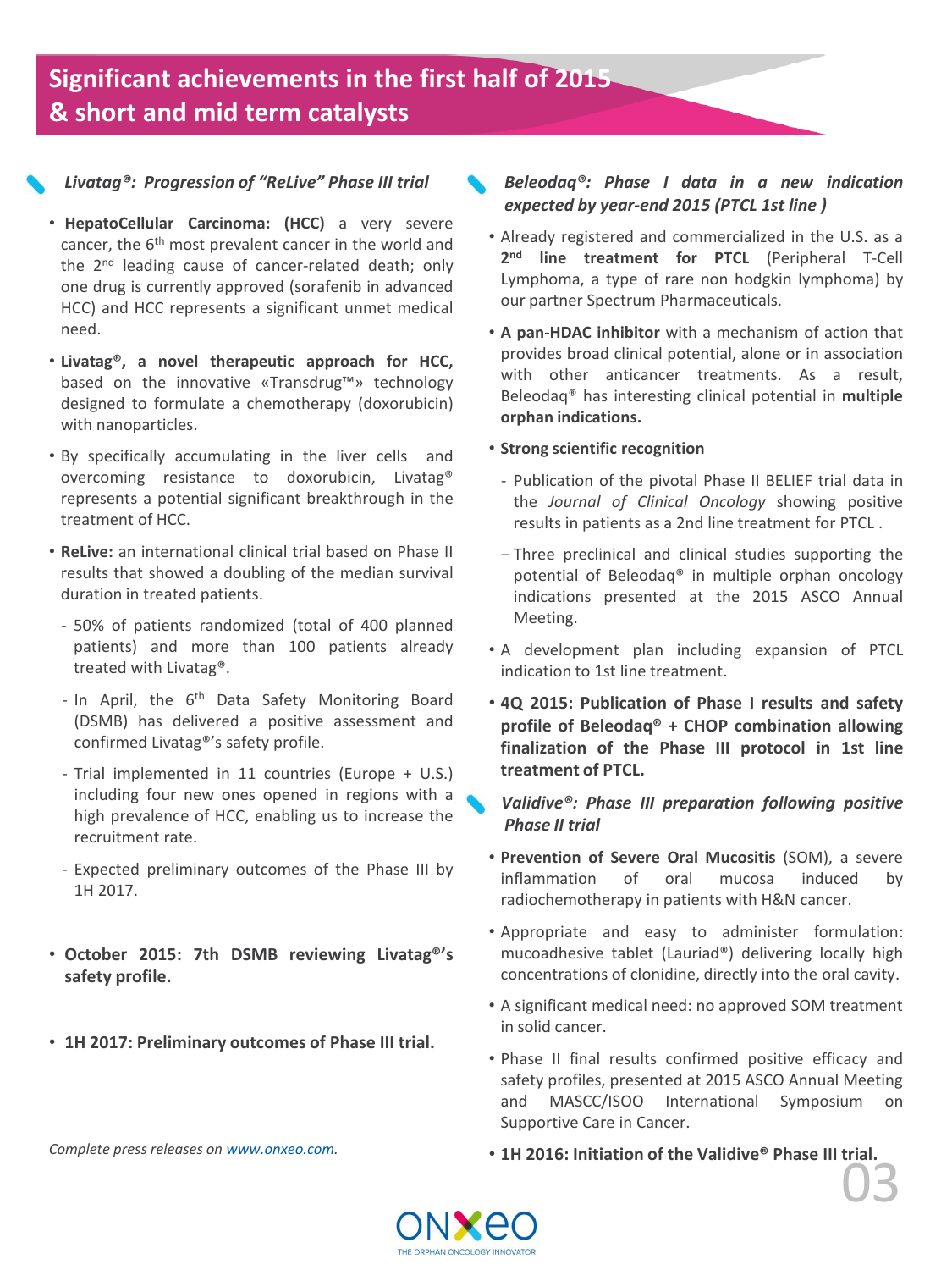# **ONXEO IN THE PRESS**

**Le Revenu has interviewed Judith Greciet, CEO of Onxeo on the occasion of French Life Science Days – 01/07/2015** 





**[Watch the video](http://www.lerevenu.com/le-revenu-tv/la-parole-aux-dirigeants-de-societes/onxeo-beneficie-dun-pipeline-diversifie)**

**Les Echos** 

- BOURSE -

## **Onxeo: Good financial visibility – Oddo Nextcap 03/08/2015**

Onxeo has published on July 30, 2015, its consolidated interim results. Given the cash position of €42.9 million posted at the end of June, the company is financed until the first half of 2017. Onxeo is one of the rare biotech companies which generate recurring revenues directly derived from royalties earned on its products sales.

Broker's analyst note available [here](http://bourse.lesechos.fr/valeurs-moyennes/valeurs-du-jour/flashs-analystes/resultats-s1-2015-bonne-visibilite-financiere-oddo-nextcap-1072513.php)

# **STRONG SCIENTIFIC RECOGNITION**



Onxeo presented the final data from its global Phase II clinical trial of Validive® (clonidine Lauriad®) during a poster session at the 2015 American Society of Clinical Oncology (ASCO) Annual Meeting, in May in Chicago.

The same results were presented in an oral presentation at the 2015 MASCC/ISOO International Symposium, in June in Copenhagen. On this occasion, Onxeo held a meeting of its Advisory Board to discuss design of the Phase III clinical trial.

The ASCO annual meeting is a major event in the field of oncology that brings together 30,000 health *professionals and updates on the major latest steps and results achieved in oncology worldwide.*

*The annual MASCC/ISOO meeting is dedicated to supportive care in cancer and particularly to therapeutic options to minimize symptoms and complications associated with cancer as well as therapy-induced side effects.*

## **JOURNAL OF CLINICAL ONCOLOGY**

Onxeo announced the publication of results from the pivotal BELIEF study which was selected as a Rapid Communication in the *Journal of Clinical Oncology* (JCO), the journal of the American Society of Clinical Oncology. This is a highly distinguished category that the JCO reserves for papers judged to have great impact to their broad clinical readership

*The JCO is peer-reviewed and is one of the most recognized, selective, and specialized journals within oncology.*